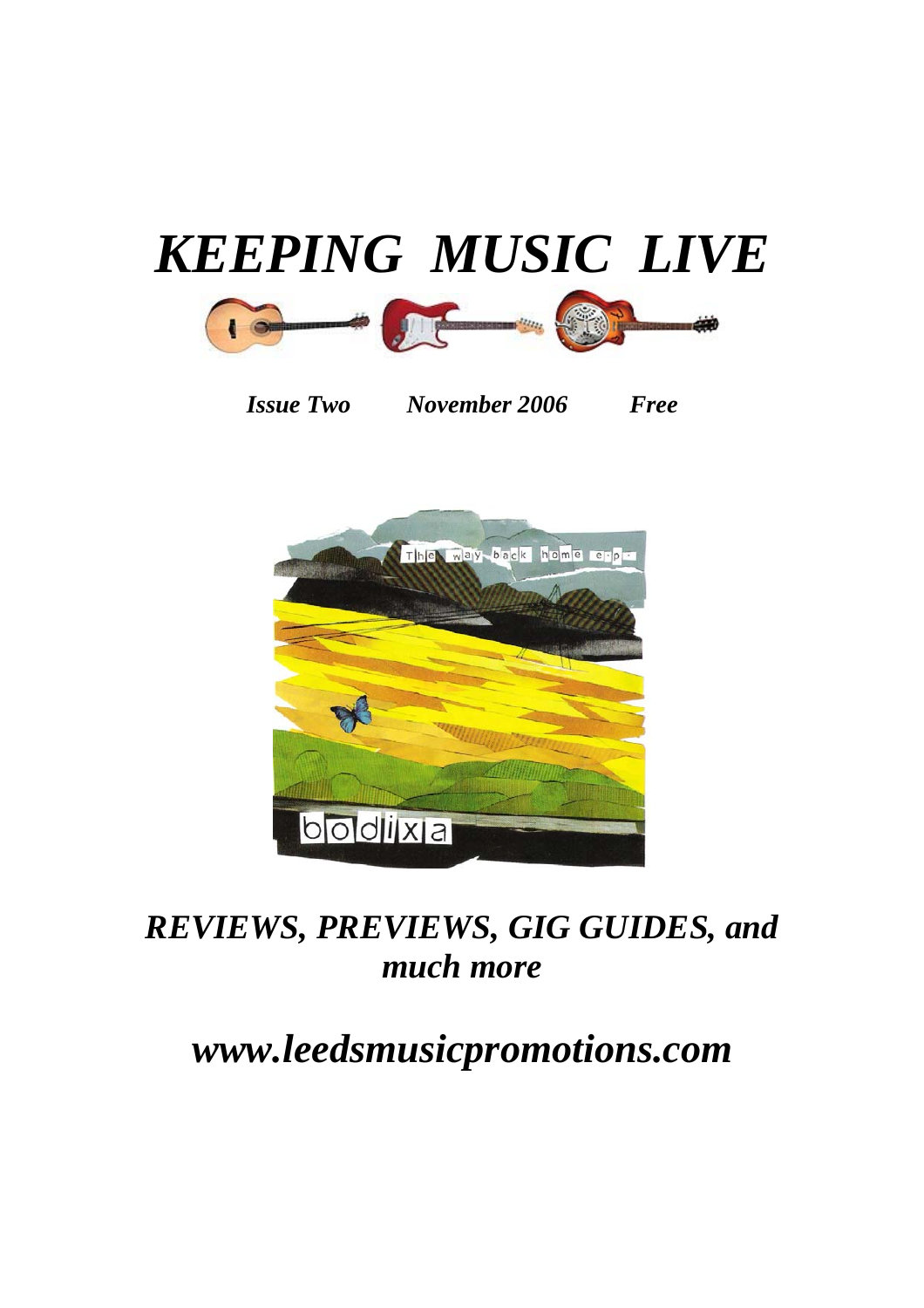# *Editorial*

**Welcome to the second edition, and many thanks for the complimentary messages regarding issue one. This month has more of the same and our Christmas edition will feature a music quiz with a record token to the winner. Keeping Music Live can now be obtained from the following outlets… The Duck and Drake, 48, Kirkgate, Leeds, LS2 7DR Trad Music, 156, Kirkgate, Wakefield, WF1 1TU Crash Records, 35, The Headrow, Leeds, LS1 6PU The Primrose Inn, 280, Meanwood Road, Leeds, LS7 2HZ Hobgoblin Music, 39, Call Lane, Leeds, LS1 7BT Northern Guitars, 41, Call Lane, Leeds, LS1 7BT Purple Pro Audio, St Catherines Business Park, Bramley, Leeds LS13 2TD Jumbo Records, 5/6, St Johns Centre, Leeds, LS2 8LQ Jam Studios, Roseville Trading Estate, Roseville Road, Leeds, LS8 5DT The Blues Bar, 4, Montpellier Parade, Harrogate, HG1 2TJ** 

**Paul Abraham** 

# *Advertising Rates*

*The various advertising rates are as follows:* 

|                         |               | <b>HEIGHT</b> | <b>WIDTH</b> |         |               |               | 12            |
|-------------------------|---------------|---------------|--------------|---------|---------------|---------------|---------------|
| <b>ADVERT PAGE SIZE</b> | <b>FORMAT</b> | mm            | mm           | 1 ISSUE | <b>ISSUES</b> | <b>ISSUES</b> | <b>ISSUES</b> |
| <b>FULL PAGE</b>        | Α5            | 190           | 130          | £25     | £70           | £135          | £250          |
| <b>HALF PAGE</b>        |               |               |              |         |               |               |               |
| <b>LANDSCAPE</b>        | А5            | 94            | 130          | £15     | £40           | £70           | £125          |

**CLASSIFIEDS £3-00 PER MONTH FOR A MAXIMUM OF FIFTY WORDS** 

**COPY DATE 15th of the month prior to the next issue.**

**Please make sure artwork is sent copy ready and unfolded or by pdf.**

**Please send cheques payable to Paul Abraham, LMP, 29, Lincroft Crescent, Bramley, Leeds LS13 2JL** 

**For more information contact paul\_in\_bramley@hotmail.com** 

*No part of this publication may be reproduced in any form without the written consent of Paul Abraham of Leeds Music Promotions Ltd.*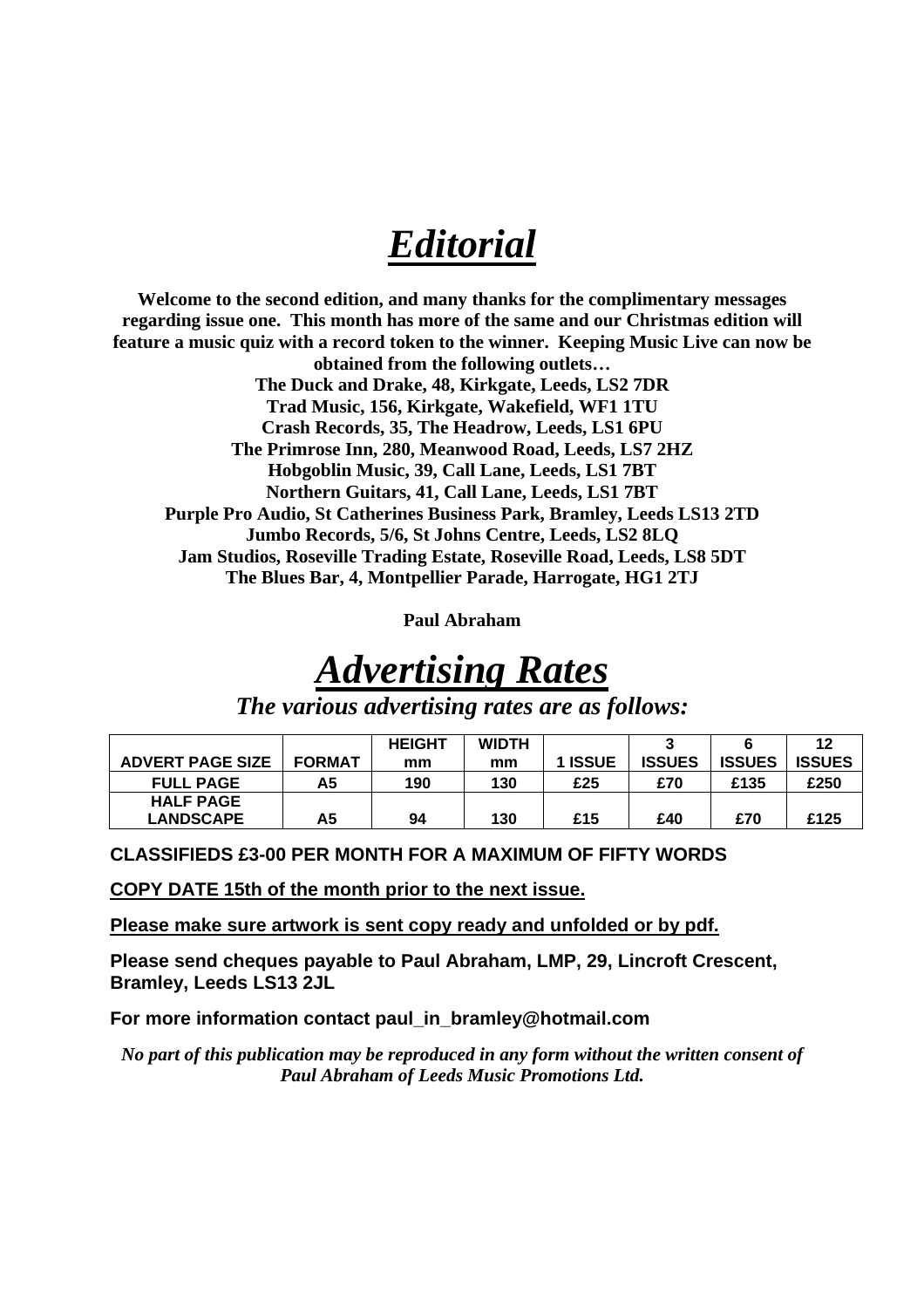# *CD REVIEW*

### **BODIXA - The Way Back Home**

### **www.bodixa.com**

### **Running time 14.43**

### **GOODBYE WINTER**

**As your alarm clock screeches into action on a drab, wet Monday morning, with moral and energy levels at zero, then play this track and be instantly uplifted and ready to take on the world. With their usual brilliant harmonies, this track is both meaningful and inspiring, listen once and it stays with you all day. The perfect song to survive the 9 to 5 sentence.** 

### **A ROOM**

**It is impossible not to listen to this dreamy, chilled out track, without seeing a vision of lead singer Anna, looking through a railway carriage window as the Italian countryside glides past, as the words and guitar join together in smooth accompaniment.** 

### **SING YOUR BONES (Acoustic) / NOTHING TO SHOW**

**Both these tracks again show the wonderful harmonies, the intelligent lyrics and the class which Bodixa have. I for one, listened to these tracks and was instantly returned to the "Borders" gig of 2002, other people who sat on the floor in "Borders" that day, will understand and relive the same feelings after listening to this wonderful CD.**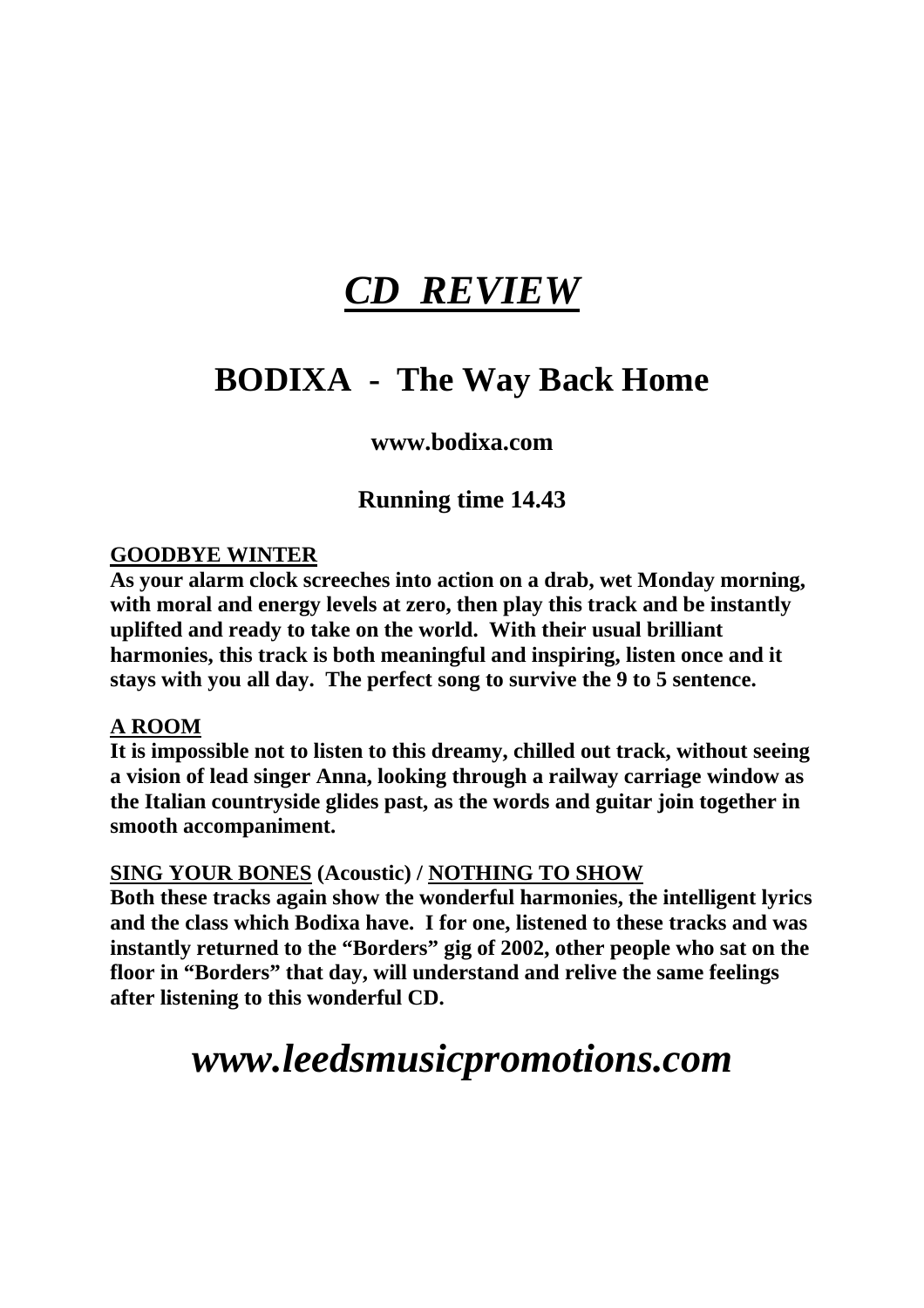# *Classified Advertisements*

**Advertise here for only £3 per issue, £15 for 6 issues or £25 for 12 issues for a maximum of 50 words.** 

**Guitar for sale etc………………………… Guitar tuition etc………………………….** 

# *Subscriptions*

*For only £8-00 guarantee yourself a copy of KEEPING MUSIC LIVE for the next 12 issues* 

*--------------------------------------------------------------------------*  **I would like to subscibe to KEEPING MUSIC LIVE for next 12 issues Please make cheques payable to Paul Abraham** 

**NAME (Please Print)…………………………………………………………….** 

**ADDRESS (Please print)…………………………………………………………** 

**…………………………………………………………………………………….** 

**…………………………………………………………………………………….** 

**Please post to LMP. 29, Lincroft Crescent, Bramley, Leeds LS13 2JL.**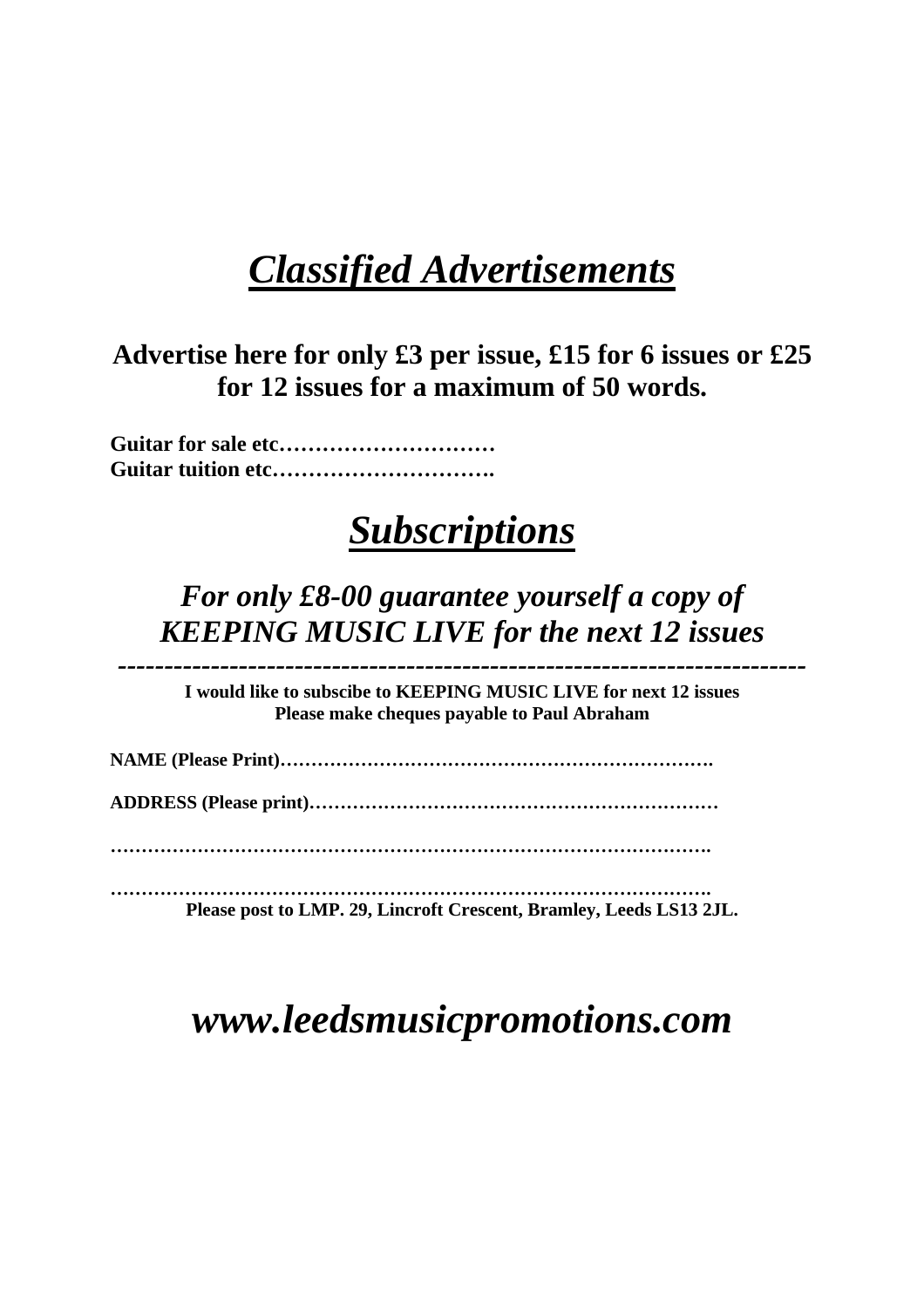# *THE BEST OF 2006….*

# *GROOVETIME FOR DR BROWN*

**Engagement to play music, to perform a gig, is the English Dictionary definition of "gig", however, to state that Dr Brown, and his Groovecats, play "gigs" would be an understatement of the highest magnitude. When Dr Brown is in town, you are witnessing not a simple "gig", but a musical event; one which will last in the memory long after the Doc has packed his harmonica away. An ultra-professional musician and front-man, Dr Brown has gathered around him musicians of the highest quality, which makes this band one of the most popular on the "Blues" circuit. After their memorable performance at the 1<sup>st</sup> Leeds Blues Festival, Dr Brown and the Groovecats, were back in Leeds, and gave the knowledgeable Duck & Drake regulars, a musical experience to savour. The first set saw the good Doctor playing guitar, before moving onto the harmonica for the second set and two encores. From the slower "Stormy Monday" to tracks from their excellent new CD, "Groovetime" the impeccably dressed Dr, has an energy and vibrancy, which carried the audience along, with a feeling of justified expectation throughout the play-list. As Dr Brown and the Groovecats are playing on one of the main stages at Colne Blues Festival, on Friday 25th August at 9-30pm, this was a real triumph for the D & D promoters, who are planning to bring the Doc back to Leeds very soon.** 

**To order the "Groovetime" CD please contact….. [Doctorbrowns@aol.com](mailto:Doctorbrowns@aol.com)**

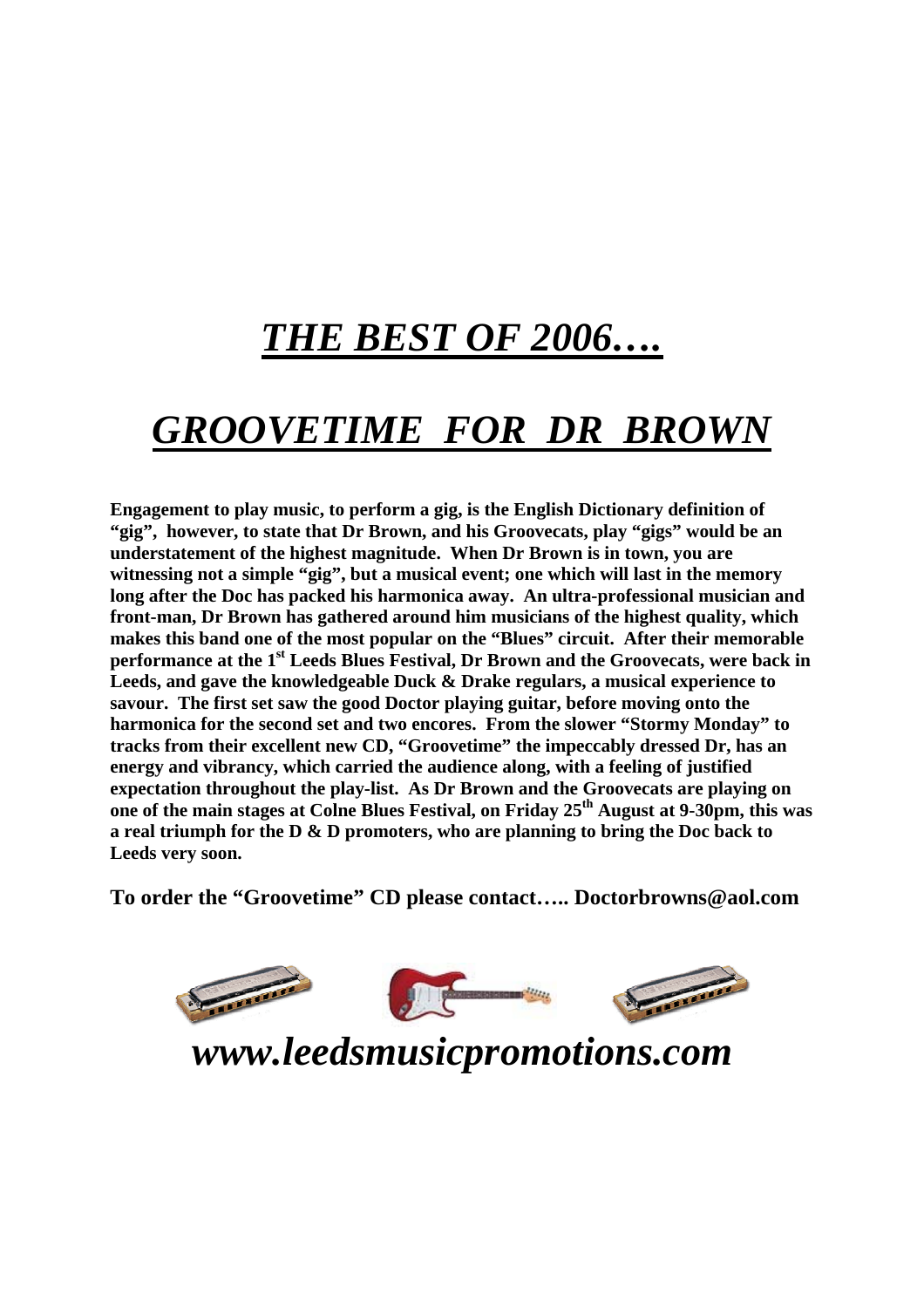# *THE BEST OF 2006….*

# *FRAN RODGERS AT ESCOBAR*

**www.franrodgers.co.uk** 

**Some singers simply sing lyrics, some live the lyrics, the rare talented ones take the audience within the songs and on to a higher musical experience, Fran Rodgers is such that rare talent. Her thirty minute performance at the "Acoustic all-dayer" at Wakefield's Escobar was a musical joy to behold. Every word was sung with a delicate, yet powerful pureness rarely heard. It would be easy to describe Fran as Yorkshire's answer to the multi-award winning Karine Polwart, however this would detract from the uniqueness of Fran's song-writing and singing abilities. Her set included songs from her new and acclaimed four-track CD 'Let the Rain Fall', each song being individual and poignant. The perfect antidote for a day of stress would be to dim the lights, have a glass of wine and play a Fran Rodgers CD over and over and over…** 



**Good luck with all that you are doing – Emma Jane - singer-songwriter** 

**Wish there were more people doing what your doing – Martyn Davis- singer-songwriter**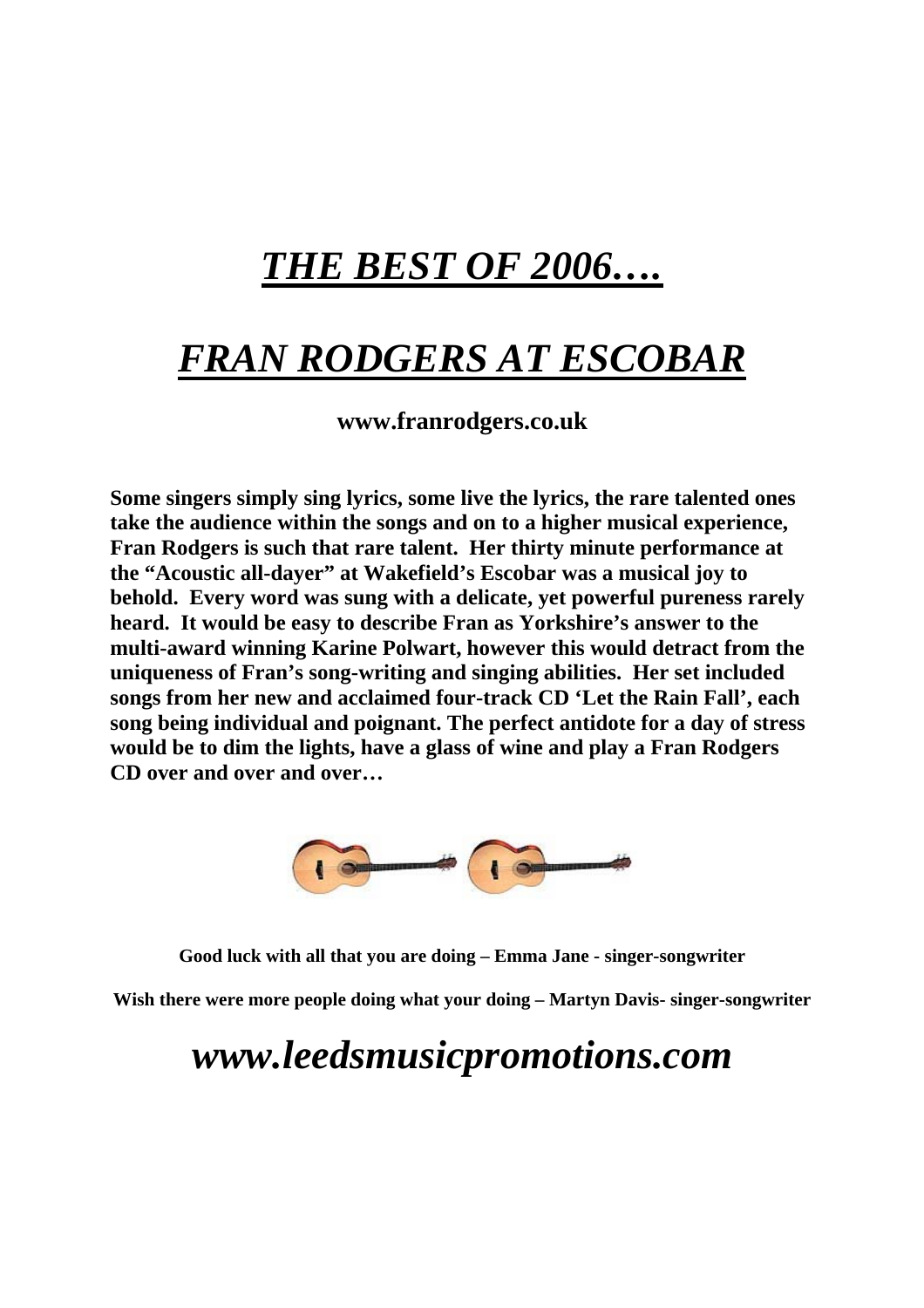# *THE BEST OF 2006….*

# **AIKENS DRUM STEAM ON**

#### **[www.aikensdrum.com](http://www.aikensdrum.com/)**

**With dark wood panelled ceilings, signs from the London & North Western Railway and the Lock Keepers Cottage, the Railway Inn at Rodley, provided the perfect venue for one of Yorkshire's favourite folk bands. John Birkby's distinctive voice and guitar skills, Paul Flannery keeping everything together on keyboards, and the multi-talented Ian Fairbairn on mandolin, fiddle and guitar, make it very easy to understand why Aiken's Drum have remained so popular over the years. As the sepia photographs of stream trains, Rodley village and canal barges looked down, Aiken's Drum enthralled new and old fans alike with an evening of classic songs from their vast repertoire, including 'Grand Central Station', 'Isle of St Helena' and 'Diamantina Drover'. The musical talents of the band, including Ian Faibairn showing his versatility by playing three different instruments during one song, the warm friendly atmosphere of the audience and surroundings, gave the evening the feel of a stress free oasis after a working day.** 

**Paul Abraham** 



**I'm sure all the bands need as much promo help as they can get, so fair play to you! - Bear Promotions -**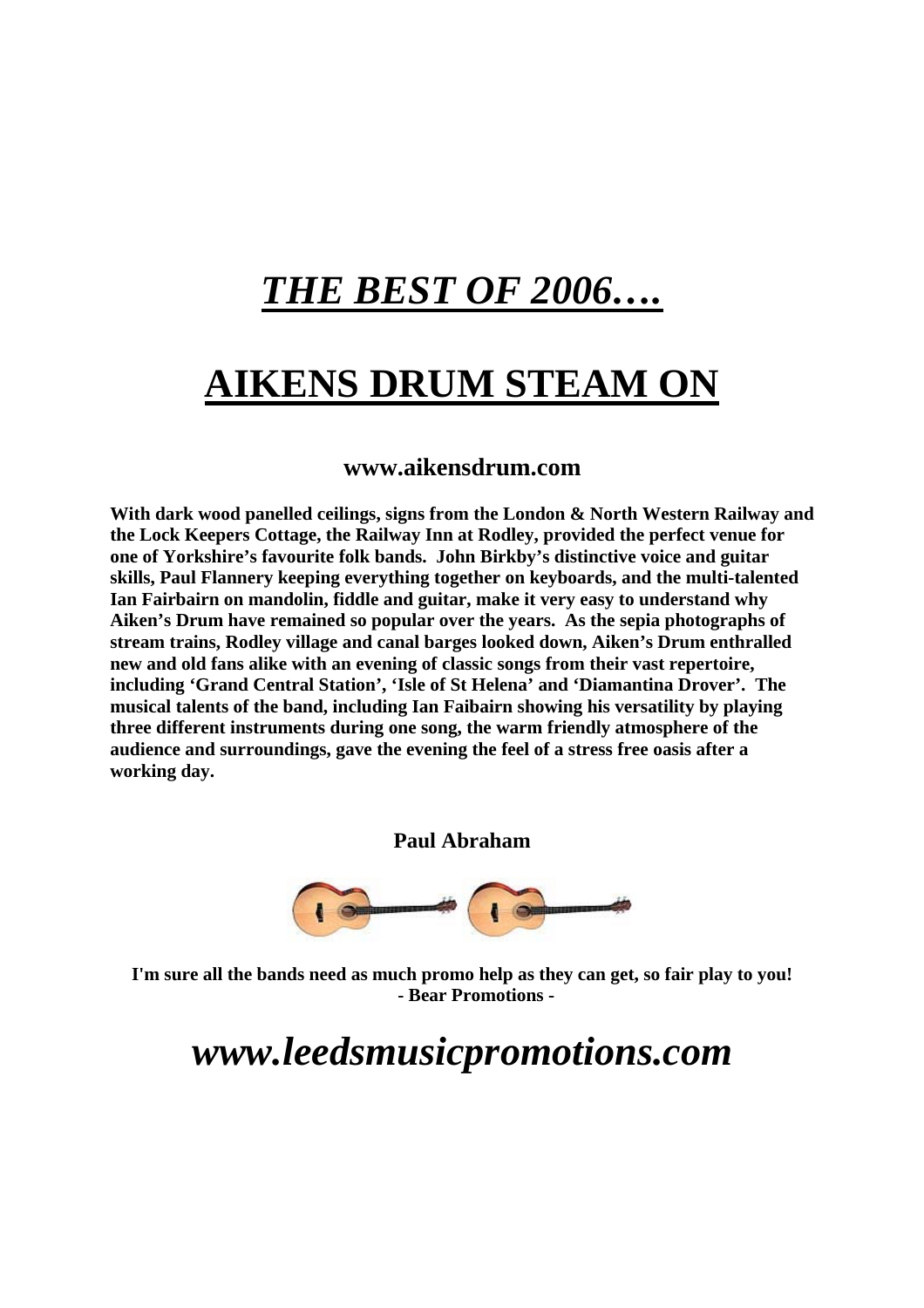# *THE BEST OF 2006…. DARREN WOW'S WU'S*

#### *[www.poyzer](http://www.poyzer/).com*

**As the stressed out shoppers of city centre Leeds, hustled and bustled their way past Dr Wu's, inside the music lovers of Leeds had gathered to be completely chilled out and relaxed by the charismatic and endearing Darren Poyzer . On this, a rare visit to Leeds, it is easy to see why he is acknowledged as one of the best in the business by fellow musicians and fans alike. With a stage presence that puts you at ease, to the point where you feel Darren has been your best mate for years, this was a gig you didn't want to finish. Men of a certain age would easily identify with his song "Sunday Morning Footballer", while the leaders of the world would do well to listen to the powerful and poignant "From The Beaches Of Ibiza To The Shores Of Vietnam". With songs that explore and analyse all aspects of human life and behaviour, Darren is in a class of his own and Leeds can only hope for a very quick return.** 

**Paul Abraham** 



**I fully support what you are doing – Anna Crowley – singer-songwriter**  *www.leedsmusicpromotions.com*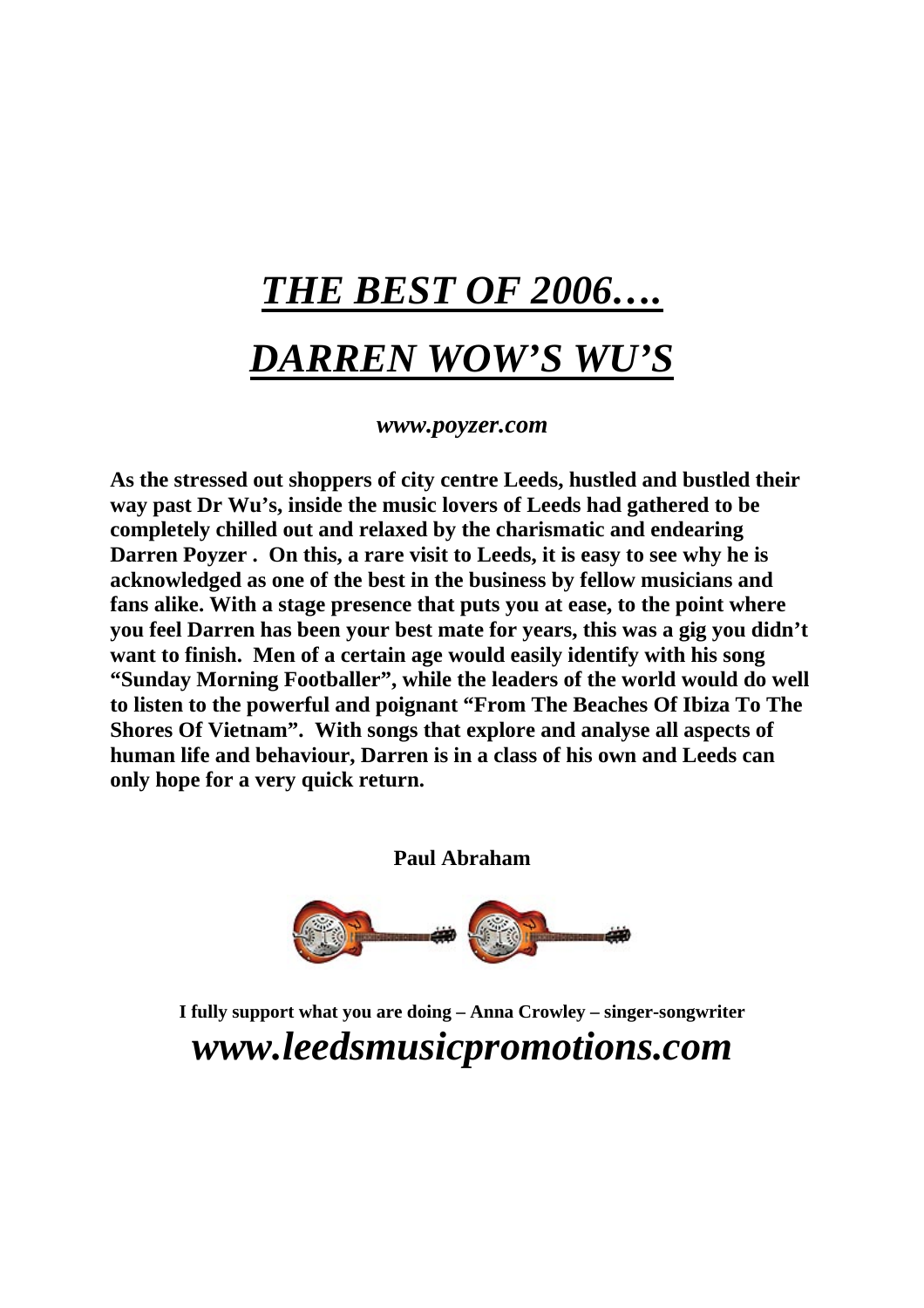# *THE BEST OF 2006…. DURBERVILLES DELIGHT*

*www.durbervilles.co.uk* 

**The "Grove" in Leeds, was at its foot-tapping best as The Durbervilles appeared in Leeds for the first time in many months. As ever with this band, expectations are always high and the band never disappoints its loyal following. The enjoyment displayed by each band member gives their gigs a party atmosphere while also providing evidence of how highly accomplished they each are as musicians. With two highly acclaimed CDs behind them, "Striving to be reasonable" and "The ballpark of expectation", work is now at an advanced stage for a third album. New tracks off the forthcoming CD included "The Queens Train" and "No Not Tonight" which worked well between such Durbervilles classics as, "Cracking Edge", "Door to Door Man" and "Back Street Hollywood". The band consisting of lead singer Lee Walsh, Drummer Mark Boyce, Bass Guitarist Jayne Belcher, Accordian player Gus Taylor and the multi-talented David Crickmore, have a very special feel and quality woven into their music, which sends the appreciative audience home with a spring in their step, and many a good song running through their heads.** 

**Paul Abraham** 



**Wishing you so much success – Rosa Rebecka – Singer-songwriter** 

**Great idea, great magazine – Jon Palmer – Waterland and ex The Big Picture**